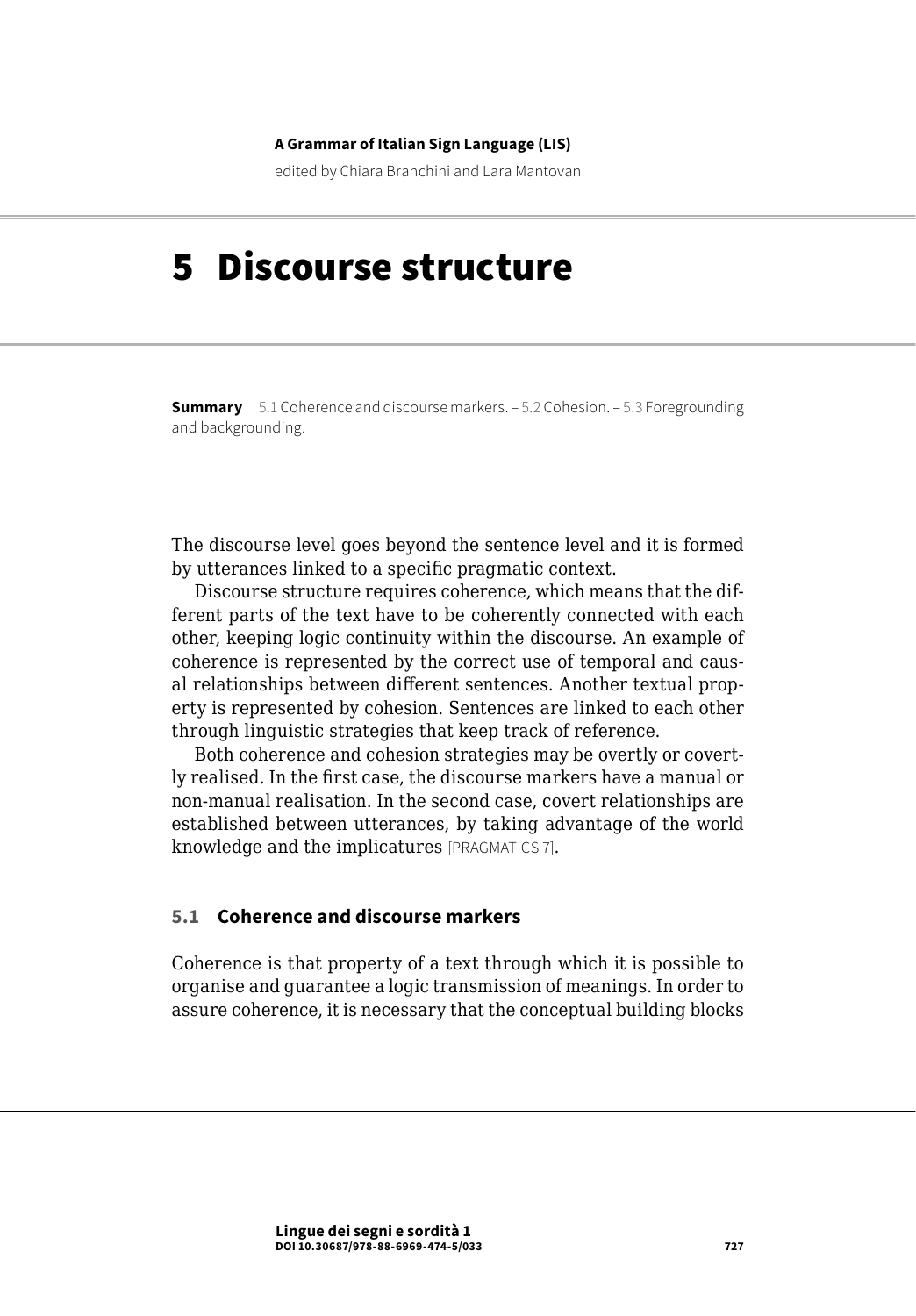of discourse follow a certain order and are united through logical connections as well as discourse markers. Two or more utterances can be linked to each other by discourse markers which involve conjunctions [LEXICON 3.9], reformulations, argumentative markers, and discourse particles.

As stated before, discourse markers can be explicit, namely overtly expressed, or implicit, namely left unexpressed. As will be discussed in the following sections, overt particles in LIS can be realised throughout manual signs, non-manual markers, and spatial relationships.

## **5.1.1 Manual discourse markers**

The manual markers used in coordination and subordination [SYNTAX 3] can also be considered as discourse connectors from a discourse point of view. The same markers also play a role in the dynamics of a signed conversation [PRAGMATICS 10].

The various discourse markers used in LIS can be classified into four categories according to their function: i) discourse structuring markers, ii) discourse connectors, iii) reformulation markers, and iv) argumentative markers.

Discourse structuring markers are used to link phrases or sentences binding together pieces of discourse. They enhance the logical structure of a text and express several different relationships, such as introducing, connecting or concluding a discourse. Some examples of discourse structuring markers in LIS are listed and shown below.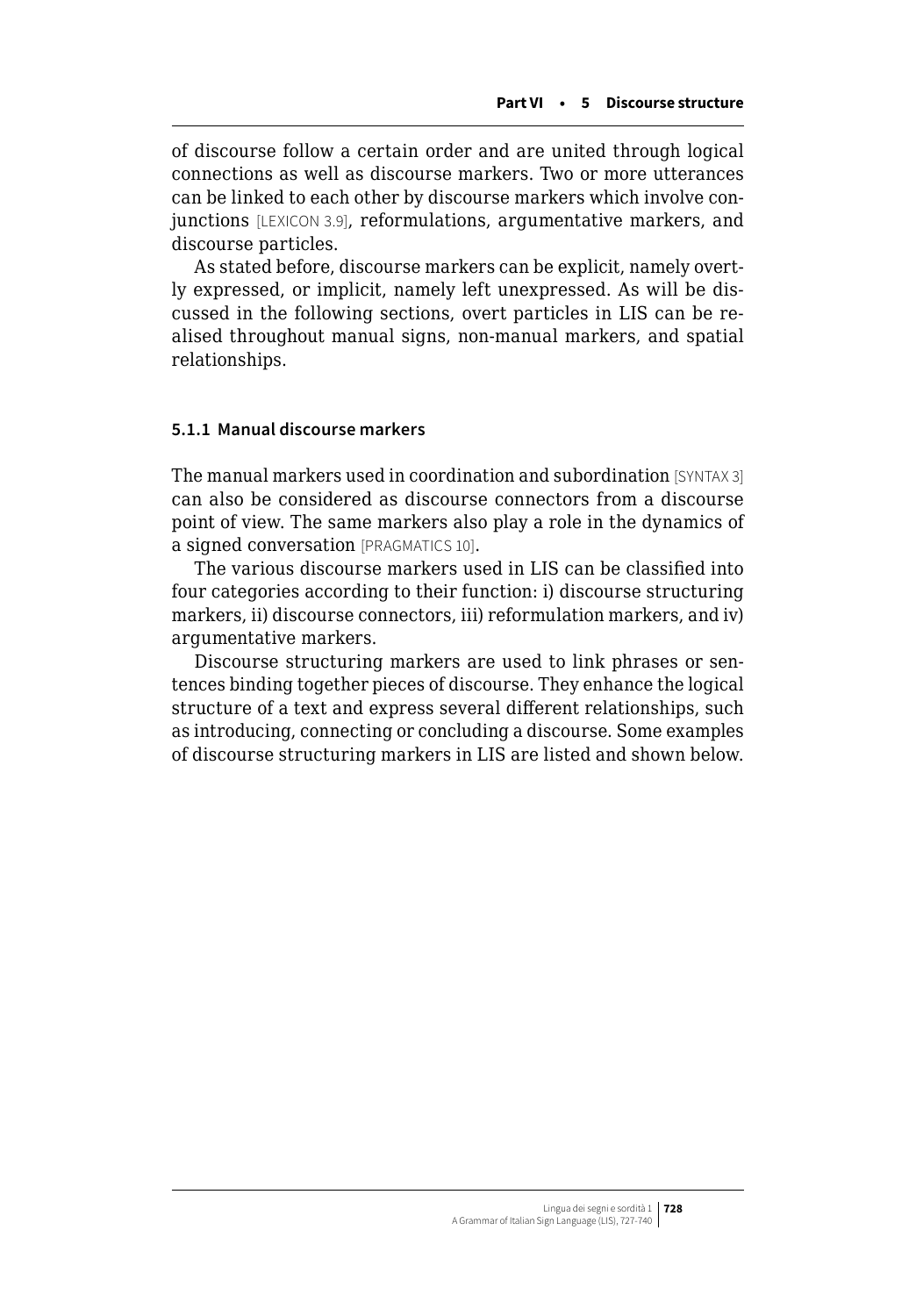**Table 1** Discourse structuring markers in LIS

**Ordering** markers: initial



now



start



know



well



unexpected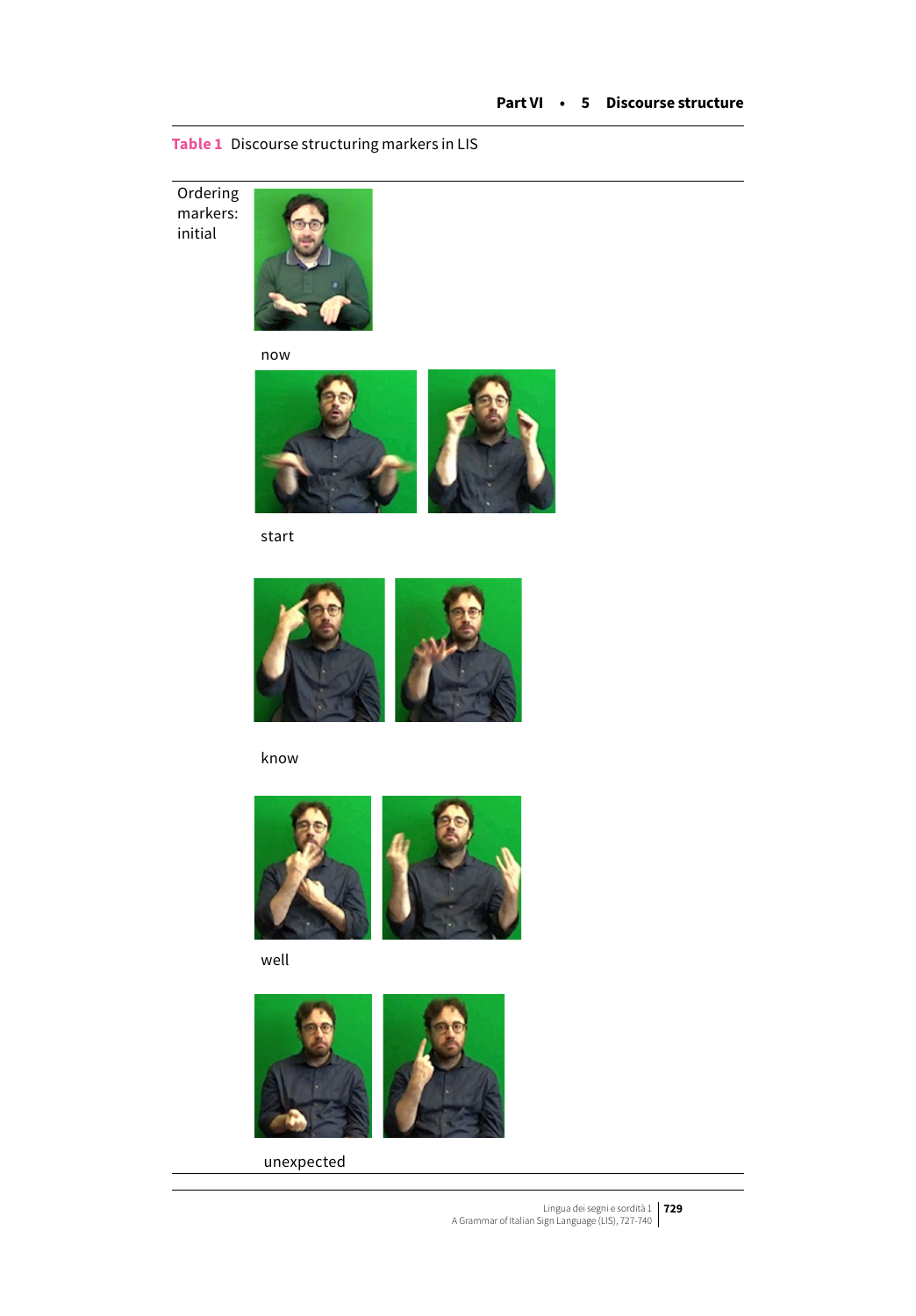**Ordering** markers: continuity



after



plus



in\_addiction



aside

**Ordering** markers: closure



finish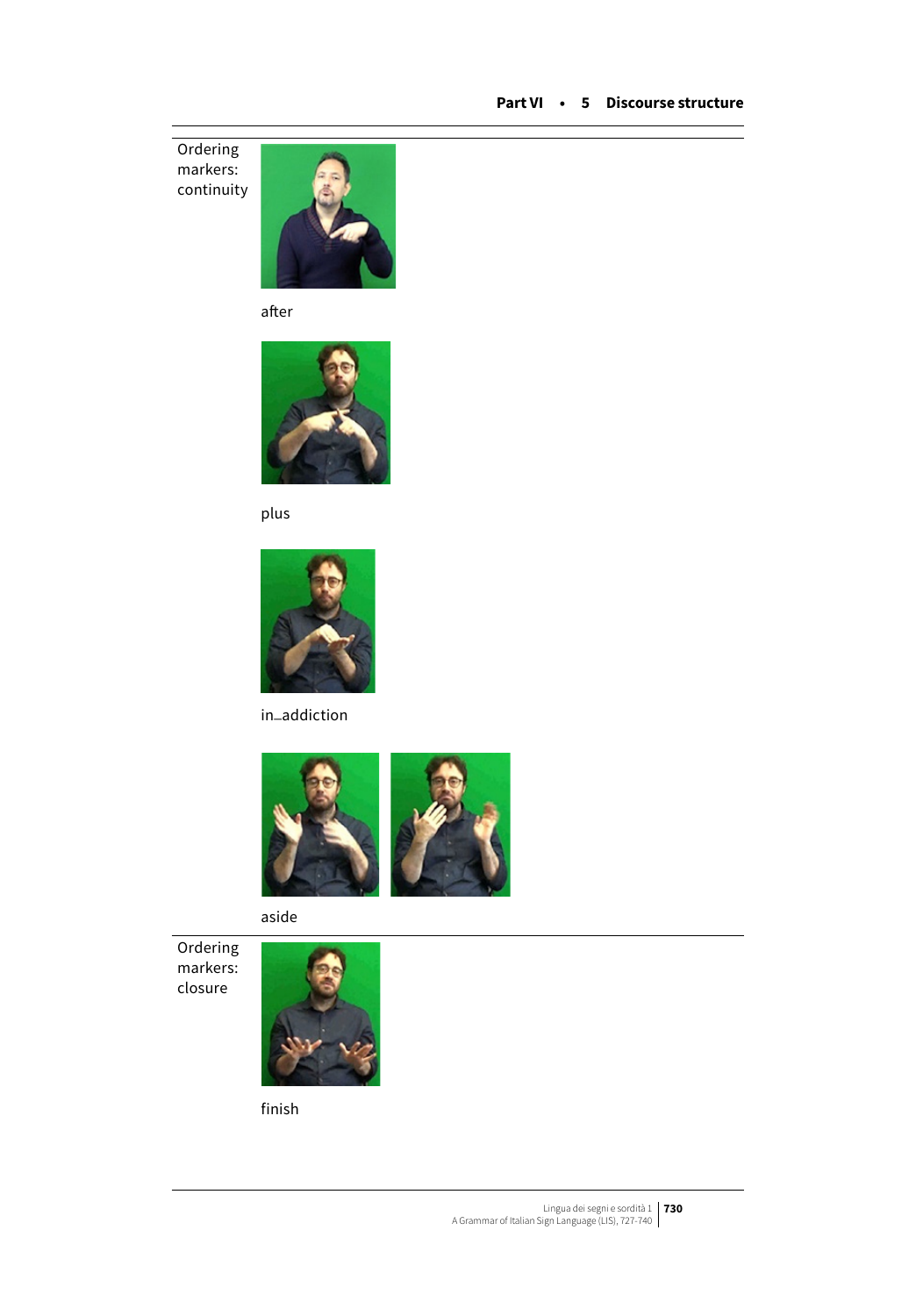Ordering markers: closure



anymore



last



close

An example of the contextual use of an initial marker is reported below. The discourse particle is marked in bold.

WELLIX<sub>2</sub> HOPE IX<sub>2pl</sub> UNDERSTAND IX<sub>1</sub> EXPLAIN 'Well, I hope you understood what I explained.'

The following sentence includes the sign PLUS, employed as continuative discourse marker. For the sake of clarity, it is highlighted in bold.

please house come\_back window CL(A): 'roll\_up\_the\_blinds' CL(4): 'rolled\_up\_blinds' plus cat  $IX_a$  food give<sub>3a</sub>  $\sqrt{\frac{M}{2}}$ 'Please, when you come back home, roll up the blinds and also feed the cat.'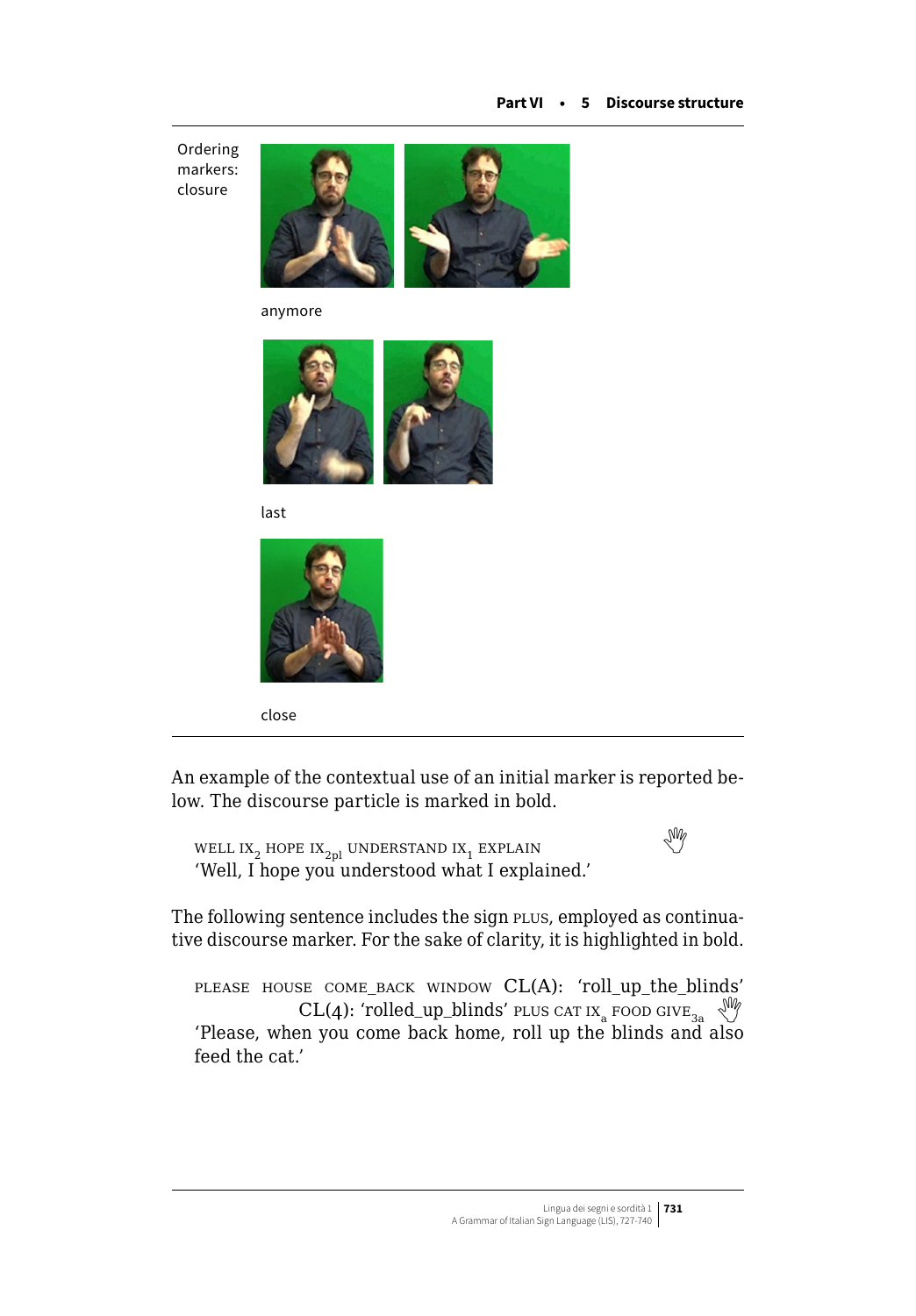The example below shows a case of final discourse marker in bold.

sign ix parameter four handshape palm\_orientation,  $\frac{1}{2}$ MOVEMENT LOCATION FINISH 'The sign has four parameters: handshape, palm orientation, movement and location. Finish.'

Discourse connectors are those markers which link sentences and form more complex discursive structures. Some examples of discourse connectors are reported in the table below.

**Table 2** Discourse connectors in LIS



plus consequence

An example of discourse connectors in LIS is the sign consequence. Such discourse particle creates a consequential relationship among sentences, as displayed in the example below.

municipality project eliminate consequence ix company close 'The municipality cancelled the project and as a result the company closed down.'

Reformulation markers are used to rephrase sentences or pieces of discourse, by adding information or by adding further explanation to a concept, as displayed below.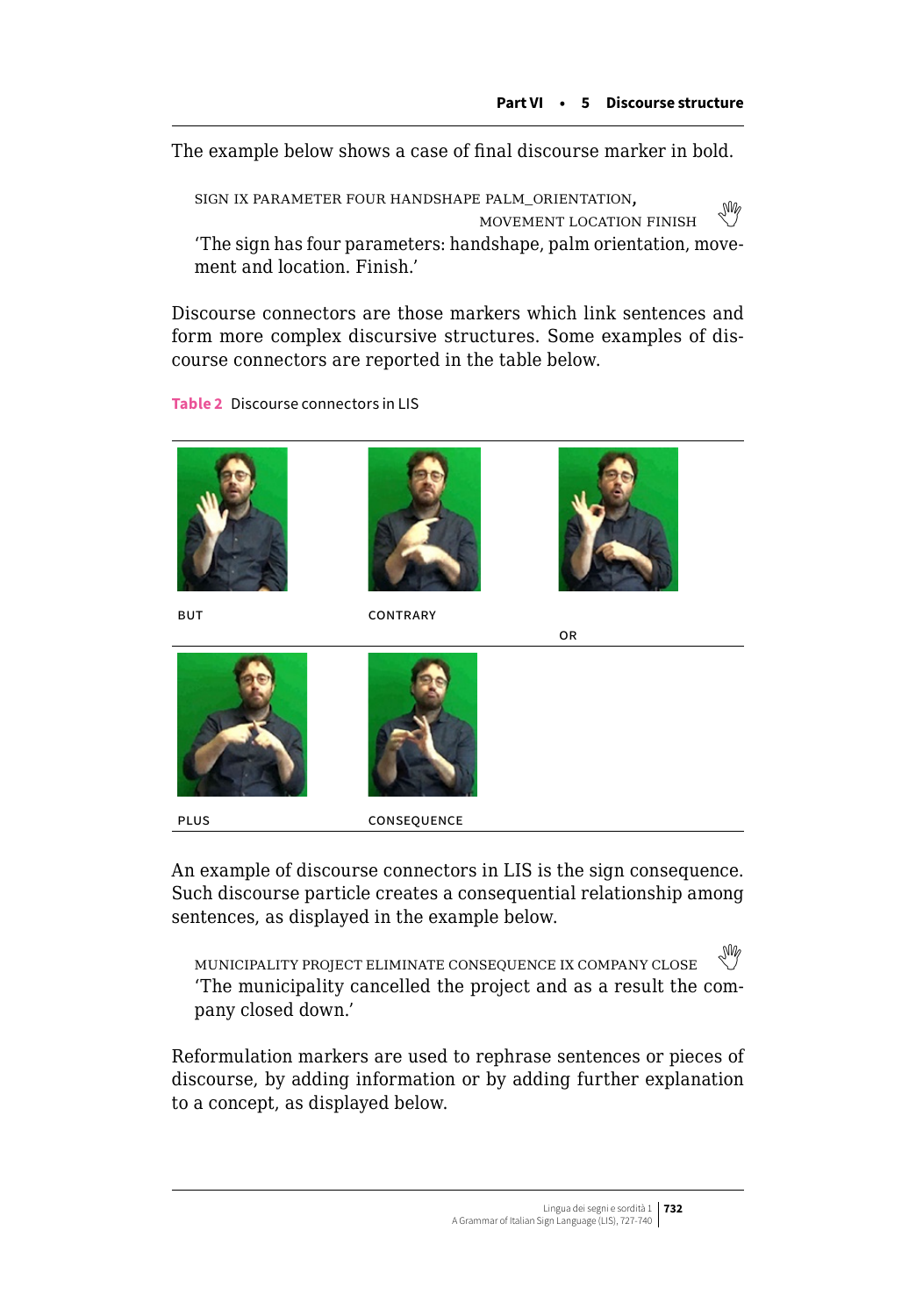**Explanatory:**  meaning **Recapitulative: BRIEFLY** 

An example of a reformulation marker is shown below.

| MUNICIPALITY IX MONEY INVEST NEG O MEANING PROJECT                     |    |
|------------------------------------------------------------------------|----|
| PE COLLAPSE                                                            | LM |
| 'The municipality does not have money, namely the project fell apart.' |    |

Argumentative markers are supposed to reinforce or exemplify the discourse, examples of these two markers are reported in the table below.

**Reinforcement:**  exactly  **Exemplifiers:**  EXAMPLE TYPE

**Table 4** Argumentative markers in LIS

**Table 3** Reformulation markers in LIS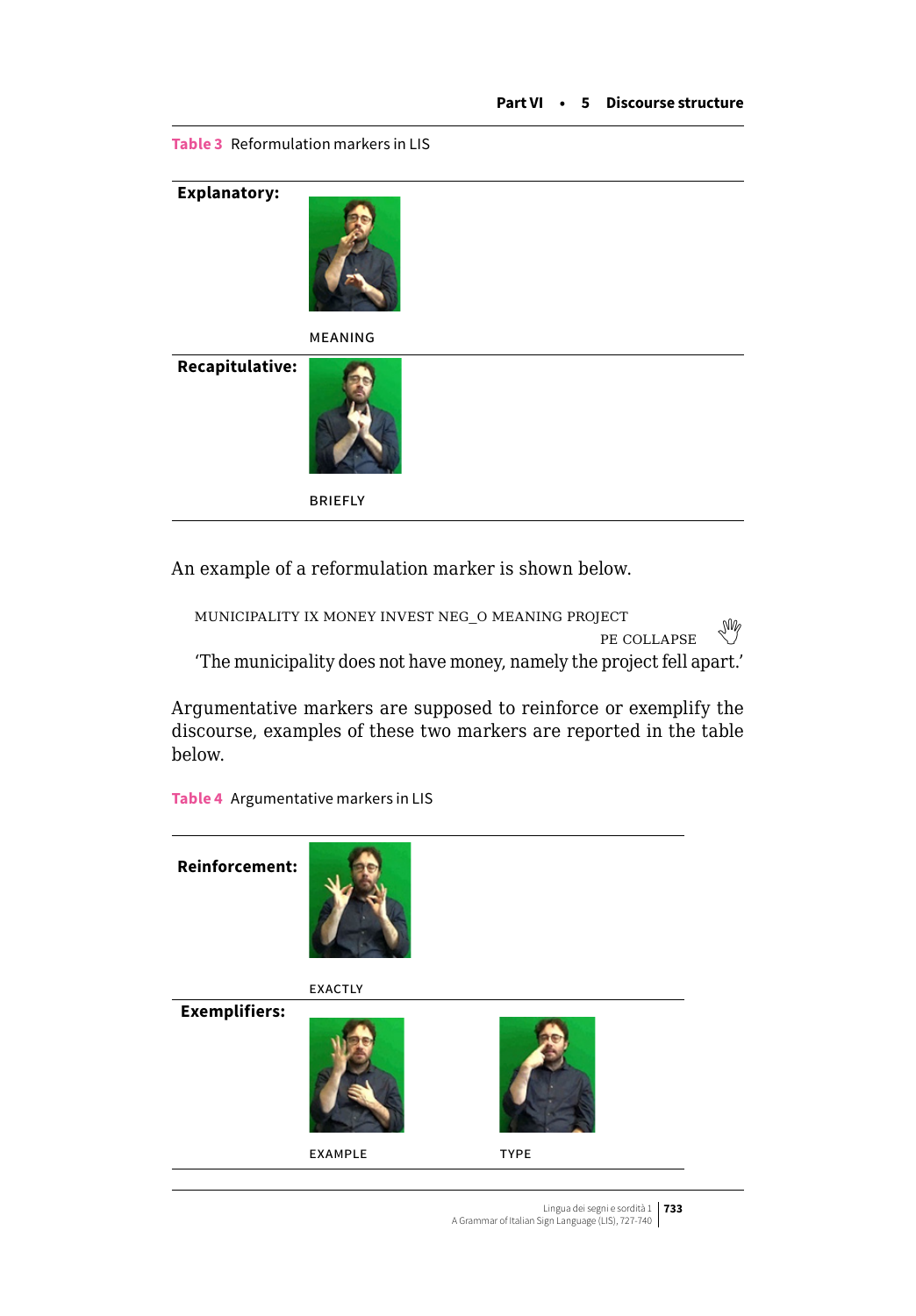In the examples below, we show how argumentative markers can be used in context. Respectively, example (a) displays a case of reinforcement marker and example (b) shows a case of exemplificative marker.

a. VENETO REGION EXACTLY IX( $loc$ ) padua IX( $loc$ ) done protest NUMBER MOST 'Most of the protests have taken place in Veneto, especially in Padua.'

 $b.$  IX<sub>2</sub> GLOVE++ TYPE POSS<sub>2</sub> CLEAN TAKE 'Take the gloves, those for cleaning.'

## **5.1.2 Non-manual discourse markers**

In LIS, discourse particles may also be realised through non-manual markers, which can reinforce the meaning of the manual sign or bear independent meaning. The example below shows a case of adversative coordination [SYNTAX 3.1]. Note that the discourse particle but is omitted and substituted by a particular use of non-manuals which scope over the adversative clause, specifically, mouth corners down (md).



### **5.1.3 Strategies using signing space**

The signing space may also be used to convey information at a discourse level. The signing space may cover several discourse functions: i) signalling a topic which is not at-issue and deviates from the main discourse, ii) marking contrast between two or more referents, or iii) realising temporal relationships.

In the example below, the signing space is used to establish a main topic (a play at the theatre) and a secondary topic (the information about the play's writer). Through lateral body leans, the signer associates the main topic with the contralateral area and the secondary topic with the ipsilateral area.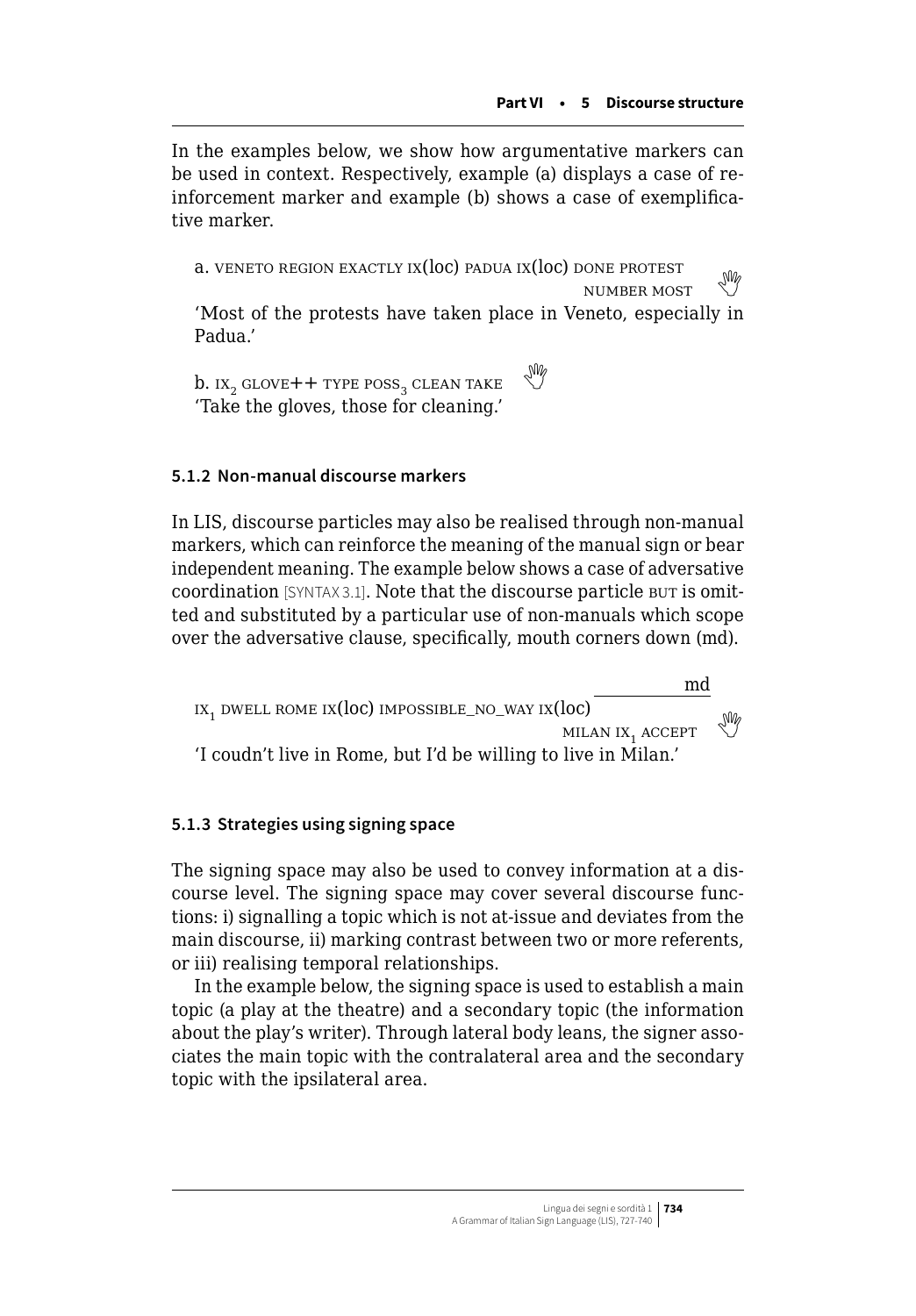<span id="page-8-0"></span>

|                                                                                                        | bl-left  |
|--------------------------------------------------------------------------------------------------------|----------|
| YESTERDAY THEATRE IX TITLE WHICH D-O-N-G-I-O-V-A-N-N-I IX                                              |          |
|                                                                                                        | bl-right |
| $PE_h$ PAST WRITER WHO IX <sub>b</sub> M-O-Z-A-R-T IX <sub>b</sub> PERIOD DEAD BEFORE IX <sub>3b</sub> |          |
| bl-left                                                                                                |          |
| THEATRE IX <sub>a</sub> IX <sub>1</sub> SEE BEAUTIFUL-INT                                              | Ng       |
|                                                                                                        |          |

'Yesterday, the theatre presented the play 'Don Giovanni', the play was written by Mozart before he died, I looked at the play, which was very beautiful.'

Alternatives can be encoded in the signing space as well. This may be done by placing two options in different locations of the horizontal plane, as displayed in the example below.

ix<sub>2</sub>buy or ix<sub>a</sub> apple<sub>a</sub> or window<sub>b</sub> choose ix<sub>2</sub> 'You can choose to buy an Apple Mac or a Windows PC.'

The use of signing space may also convey temporal information [PRAG-MATICS 8], such as the establishment of consequential events. The anaphoric time line, which is realised through space, follows an imaginary diagonal trajectory. Anaphoric temporal references are determined within the discourse and are expressed with respect to a point of reference marked along this line. In the sentence below, the point of reference is represented by the birth of the signer's nephew, which is signed close to the signer's body on the ipsilateral side. The move to Bologna realises a relation of posteriority and is expressed farther from the signer's body on the contralateral side.

NEPHEWBE\_BORN IX<sub>1</sub> BOLOGNA MOVE 'After my nephew was born, I moved to Bologna.'

## **5.2 Cohesion**

Cohesion is another property of discourse and it mostly concerns the use of grammatical and lexical forms to indicate semantic relations across sentences. Some of the linguistic devices which enhance textual cohesion are referring expressions, such as pronouns [LEXICON 3.7]; [PRAGMATIC 4.2] which refer to previously introduced elements. Such strategies make possible for the addressee to keep track of discourse referents. An example of this pronominal function is displayed below, where the pronouns  $IX_{3a}$  and  $IX_{3b}$  both refer to previously mentioned subjects, gianni and maria respectively.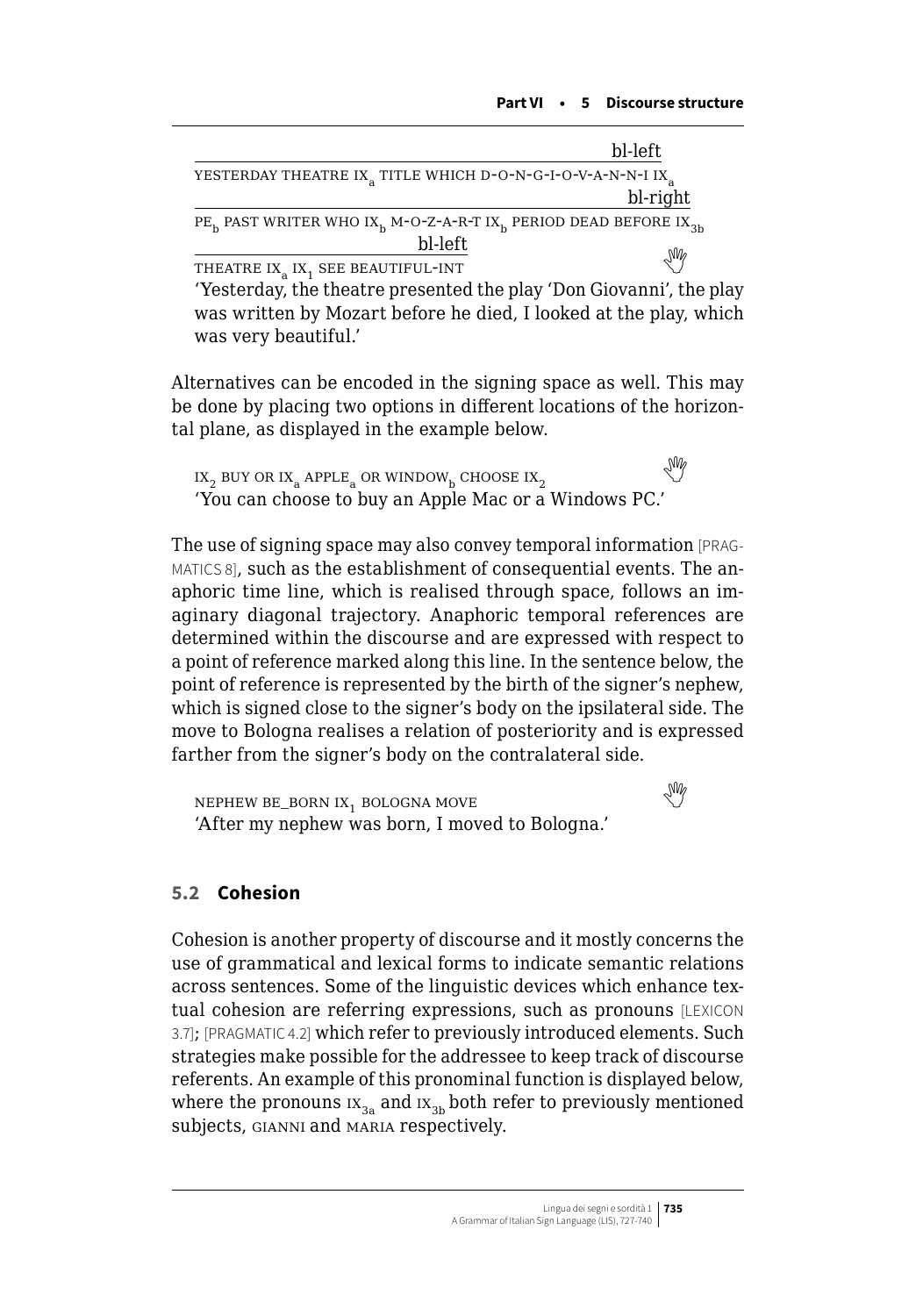$GIANNI<sub>a</sub> MARIA<sub>b</sub>$  past school together grow<sub>a+b</sub> GIANNI<sub>a</sub> MARIA<sub>b</sub> PAST SCHOOL TOGETHER GROW<sub>a+b</sub><br>NOW IX<sub>2</sub>, STOP WORK ALREADY CONTRARY IX<sub>2b</sub> CONTINUE UNIVERSITY 'Gianni and Maria went to school together and grew up together. Now he is already working after quitting school, while she is continuing her studies at the university.'

In the example above, the second utterance is clearly linked to the previous one and the pronominal expressions co-refer with the two antecedents.

As will be discussed in the following sections, several strategies can be used in LIS for referring back to already mentioned elements: manual strategies, non-manuals strategies, and the signing space.

#### **5.2.1 Manual strategies**

Pronouns and determiners in LIS are able to manually track back referents previously introduced in the discourse structure. Co-reference is realised by pointing toward those locations that were previously established and associated with the relevant referents. This cohesive device contributes to ensure reference tracking.

An example of pronominal expressions was presented above: references to gianni and maria was realised by directing pointing pronouns toward the locations in space previously associated with these two referents. In addition, an example of a demonstrative form is presented below.

BOOK IX(dem)<sub>[proximal]</sub> IX<sub>1</sub> READ DONE IX(dem)<sub>[distal]</sub> NOT\_YET 'As for this book, I have read it, that one not yet.'

However, not only pronominal or demonstrative forms are used for reference tracking, also other linguistic strategies which are language specific. For example, LIS, as other sign languages, makes use of some linguistic devices typical of the visual-gestural channel.

One of these elements consists in handshapes classifiers [MORPHOL-OGY 5] which denotes an entity and adds cohesion to the discourse. Three major classes of predicative classifiers, such as entity classifiers [MORPHOLOGY 5.1.1], bodypart classifiers [MORPHOLOGY 5.1.2] and handle classifiers [MORPHOLOGY 5.1.3] are used for representing referents which move, are being moved or can be located somewhere. In the case of predicative classifiers, the subject can be explicitly mentioned, but it can also be omitted. An example of predicative classifier which allows the omission of the object pronoun ('him') is reported below and highlighted in bold.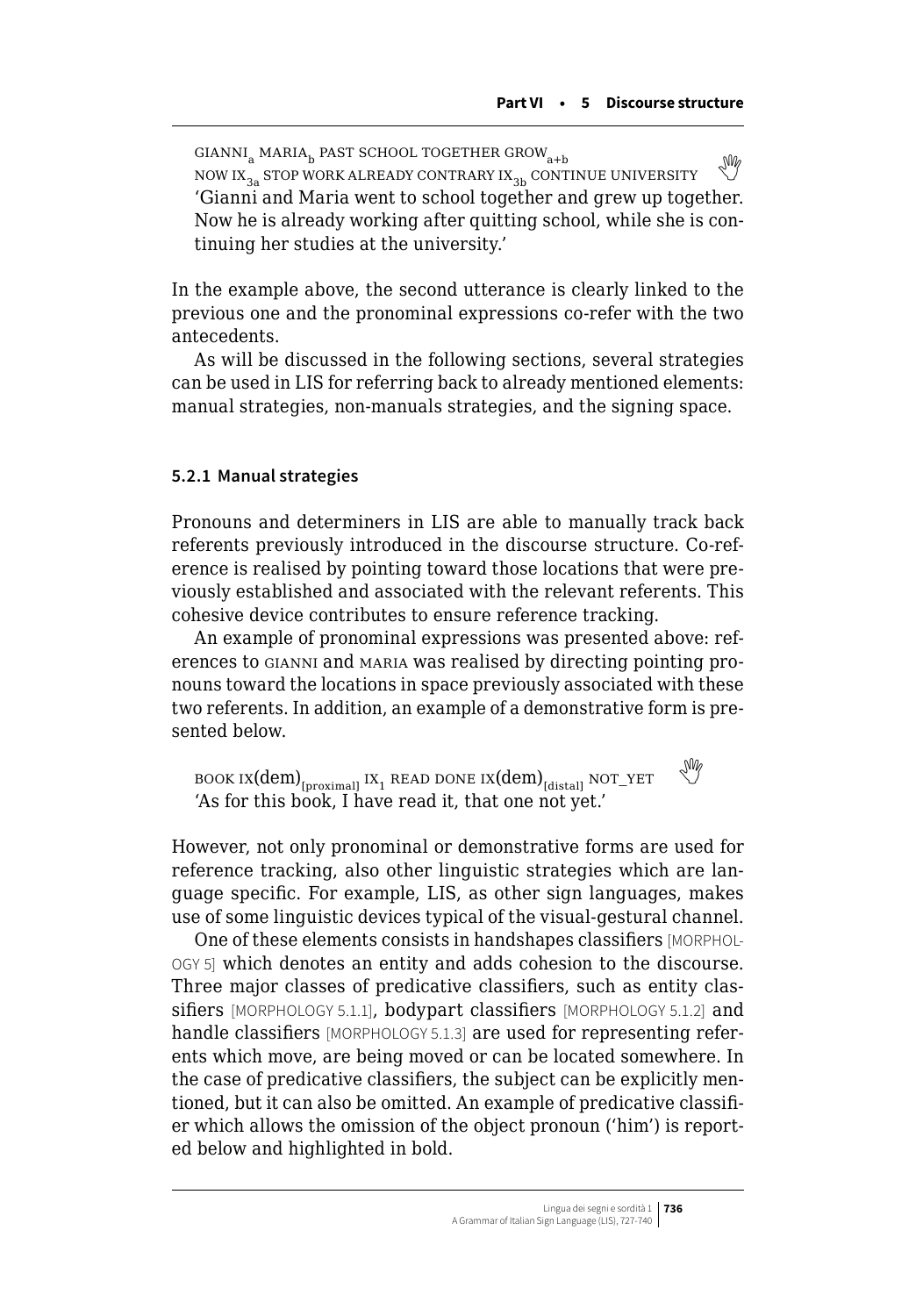| dom: $\overline{D}$ DOG IX <sub>2</sub> | DOG aCL(spread curved open 5):                               |
|-----------------------------------------|--------------------------------------------------------------|
| n-dom:                                  | 'bite'b<br>PERSON $CL(G)$ : 'walk' <sub>b</sub>              |
|                                         | Ind                                                          |
|                                         | There is a dog and a person who is walking by. The dog bites |

In LIS, signers can also produce discourse markers with the nondominant hand guiding the discourse and providing a conceptual landmark. These strategies are known as buoys [PRAGMATICS 2.2.3]. List

(him).'

buoys are employed to keep a visual track of both ordered and unordered entities which are introduced into the discourse.

Buoys differ from numerals in that they are mostly realised with the fingers oriented to the ipsilateral side rather than upward. Moreover, the association between the referent and the finger is generally enhanced by moving the dominant index toward the tip of the appropriate finger of the non-dominant hand. An example of buoy is presented below.

```
\text{IX}_1 CHILD FOUR HALF \text{IX}_\text{a} MALE \text{IX}_\text{b} FEMALE
dom:. FIRST IX_{\text{index}} SPORT FOOTBALL IX_{\text{inddel}} VOLLEYBALL
n-dom: four--------- sport football four--- volleyball
```
dom:  $IX_{[ring]}$  SKATING ICE  $IX_{[pinkv]}$  UNEXPECTED CHESS  $n-\text{down: }$   $\frac{N_{\text{[ring]}}}{N}$  is a  $\frac{N_{\text{[ring]}}}{N}$  on Early cheap of Euss  $\frac{N_{\text{[ring]}}}{N}$ 'I have four children, half are male and half female. The first plays football, the second plays volleyball, the third ice-skates, and the fourth, unexpectedly, plays chess.'

Finally, another strategy which enhances textual cohesion in LIS is a phenomenon called dominance reversal. Such linguistic strategy permits to shift the dominance of the hand for reasons of linguistic convenience. In the second part of the sentence displayed below, the signs are produced with the non-dominant hand. In this case, the classifier for house is placed on the ipsilateral side and is realised with the dominant hand. Therefore, the signer chooses to sign the remain part of the sentence with the non-dominant hand in order to facilitate the production of the rest of the sentence. Meanwhile he keeps track of the house through the dominant hand.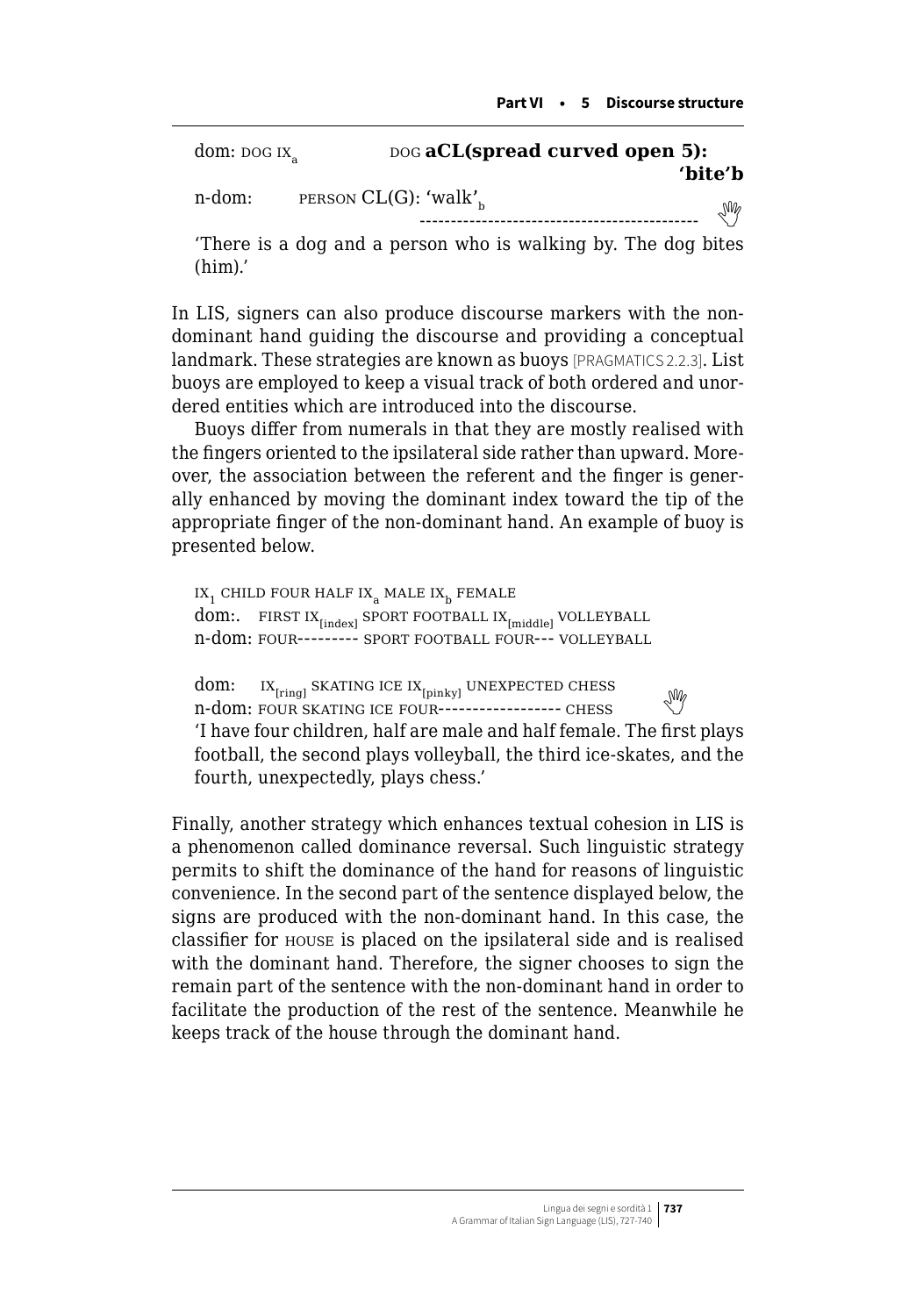```
dom: HOUSE EXIST TWO CL(spread curved open 5): 'house is at a'
                                              ------------- ------------
n-dom: HOUSE CL(spread curved open 5):
                           'house is_at_b' ix_b poss<sub>1</sub> man go<sub>b</sub>
'There are two houses, one is mine. A man goes there.'
```
### **5.2.2 Non-manual strategies**

Another important linguistic device for reference tracking is role shift. Role shift [PRAGMATICS 6] is used for referring to a particular participant and assuming his/her perspective. The participant referred to may be some other person or the signer himself/herself in a different time and place.

Some non-manual markers, such as the temporary interruption of eye contact between signer and interlocutor, indicates that the referential shift is taking place. In case of role shift, no other linguistic strategies are needed: for example, the repetition of the nominal expression denoting the referred entity is possible, but not necessary. An example of role shift is reported below and highlighted in bold.

rs: bear bear CL(**closed 5**): **'bear**\_**lumber'**  'The bear is lumbering.'

In LIS, the specific use of squint eyes accompanying topic expressions [PRAGMATICS 4.3.2] seems to highlight that the entity the signer is presenting has been previously introduced into the discourse. However, this marker also suggests that the referent is no longer easily accessible in the mind of the interlocutor. An example of this use is reported below.

sq  $\frac{M}{\text{MAN IX}}$  $\frac{M}{\text{MAN IX}}$  $\frac{M}{\text{MAN IX}}$  ix<sub>1 3</sub> tell<sub>1</sub> everything 'The man (you know) has told me everything.'

#### **5.2.3 Strategies using signing space**

As already announced, the signing space also plays an important function in the retrieval of previously introduced elements. In particular, agreement predicates allow the omission of the argument [SYNTAX 2.4.2], but they still guarantee the possibility to track back the correct entity. In the example proposed below, the locations where the agreement verb is realised are spatially connected to the loca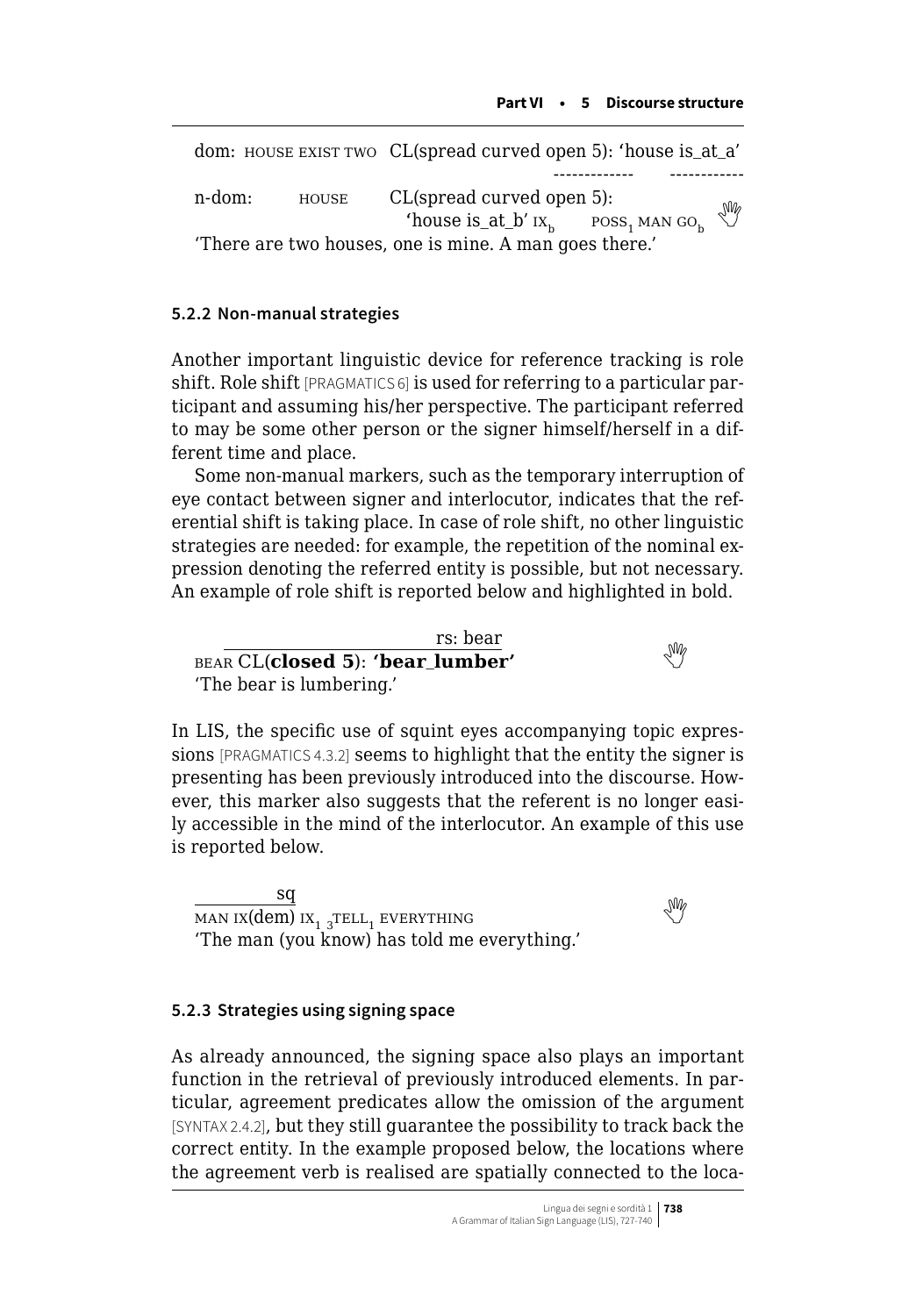<span id="page-12-0"></span>tions where the two subjects gianni and maria have been previously produced.

GIANNI<sub>a</sub> MARIA<sub>b</sub> BOOK <sub>3a</sub>CL(flat open 5): 'give\_ book'<sub>3b</sub> 'As for Gianni and Maria, he gave the book to her.'

The agreement verb give allows the omission of the subject and the object, since the referents were clearly established in the signing space. Another example displays a case of farther reference tracking.

room kitchen, mother CL(flat closed 5): 'be\_at' exist, ix, bathroom,  $_{a}$ GO<sub>b b</sub>GO<sub>a</sub> DISAPPEAR<sub>a</sub> 'Mum was in the kitchen, I went to the bathroom and when I came back, she was gone.'

The referential entity mum, introduced in the first sentence, is retrieved in the second sentence despite the shift of the subject. This is possible because the verb of the second sentence, DISAPPEAR, agrees with the location of the subject (MOTHER).

## **5.3 Foregrounding and backgrounding**

As in other sign languages, also in LIS specific spatial means can identify foreground or background information. The first concerns the most highlighted part of the discourse, while the second refers to the less salient stretch of discourse.

Again, given the visual channel, a simultaneous strategy can be used: the non-dominant hand keeps track of background information, while the dominant hand provides the new and salient information.

In the following example, the signer keeps the sign for 'slice of bread' through the non-dominant hand adding information about the preparation of this bread through the dominant hand.

 $IX<sub>1</sub>$  bread  $IX<sub>1</sub>$  CL(unspread 5): 'cut\_the bread'

dom:  $\alpha_{\text{N}}$  ix<sub>1</sub> cheese CL(unspread V): 'spread\_on\_a' n-dom: CL(unspread 5): 'slice\_at\_a'---- cheese CL(unspread 5): 'slice at a'---dom: THEN TUNA IX, CL(flat closed 5): 'put\_tuna\_on\_a' n-dom: CL(unspread 5): 'slice\_at\_a'------------------------- dom: THEN TOMATO IX<sub>1</sub> PUT<sub>a</sub> CL(curved open L):

'put\_tomato\_on\_a'  $ix_1$